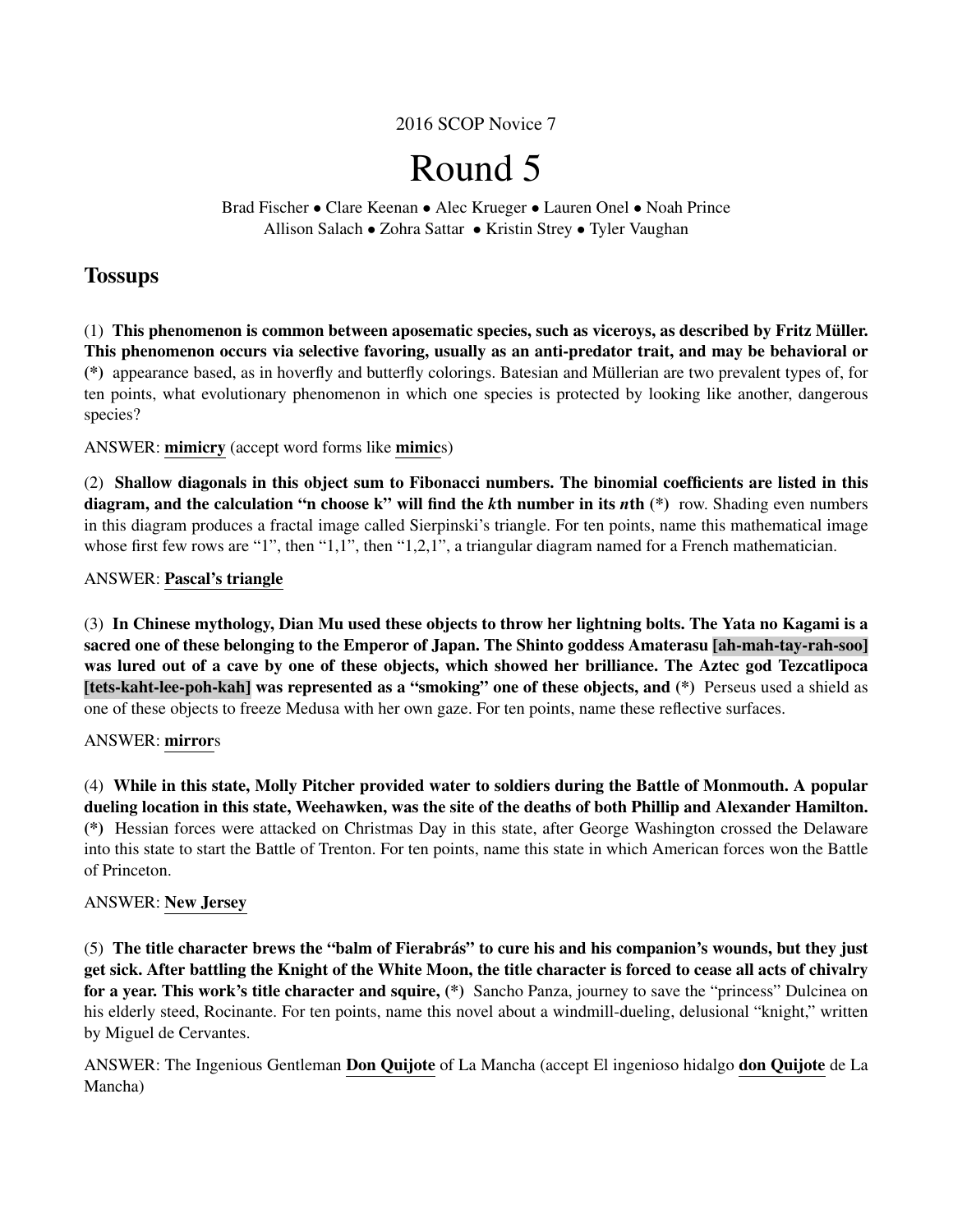(6) The introduction of Zermelo set theory resolved one of these concepts, which concerns the set of all sets that do not contain themselves and is named for mathematician Bertrand Russell. These concepts often arise from (\*) thought experiments, such as a time traveler going back in time and killing his own ancestor. The phrase "this phrase is false" is an example of, for ten points, what kind of statement or argument that logically contradicts itself?

ANSWER: paradox (accept word forms, like paradoxical statement; prompt on descriptions, like selfcontradiction, before said)

(7) Investigations into this event were carried out by Luis Alvarez, who noted that sediment from around the world displays a layer of iridium dating to this event. The (\*) Mesozoic Era is defined as ending with this event, which was probably triggered at Chicxulub [chick-shoo-loob] on the Yucatan peninsula. A meteor may have caused, for ten points, what devastating event 65 million years ago that wiped out thousands of species, including T. Rex?

ANSWER: the K-T extinction event (accept Cretaceous-Tertiary extinction event, or the K-Pg extinction or Cretaceous-Paleogene extinction; accept descriptions of the extinction of the dinosaurs)

(8) A failed 1982 coup in this country was co-led by Raila Odinga and tried to oust Daniel arap Moi. The community-building concept of "Harambee" was fostered by the first President of this country. Dedan Kimathi led an uprising in the 1950s that sought to reclaim Kikuyu land from European colonists. The  $(*)$ Mau Mau Rebellion challenged British rule of, for ten points, what African country with capital Nairobi, first led by Jomo Kenyatta?

ANSWER: Republic of Kenya

(9) An author with this surname notes "God has said not a word!" after a girl is strangled with her hair in the poem "Porphyria's Lover." Another poet with this surname says "call me by my pet-name" in the collection *Sonnets from the* (\*) *Portuguese*, which is titled for her husband's nickname for her. "How do I love thee? Let me count the ways" and "My Last Duchess" are by these poets. For ten points, give the surname of married English poets Robert and Elizabeth Barrett.

ANSWER: the Brownings (accept Robert Browning or Elizabeth Barrett Browning)

(10) This instrument is the featured soloist of "Syrinx" by Claude Debussy, who had this instrument play a soft, descending and ascending chromatic figure to open his "Prelude to the Afternoon of a Faun." (\*) Tamino plays one of these instruments in a work that features "Der Holle Rache" [der holl-ah ROCK-uh], an aria sung by the Queen of the Night. For ten points, name this woodwind instrument, the *Magic* subject of a Mozart opera, whose smaller relatives include the piccolo.

ANSWER: flute (accept The Magic Flute or Die Zauberflöte)

(11) In this state, a white mob led a 1921 firebombing of the Greenwood district, then the wealthiest African-American community in the country. In 2013, an F5 tornado killed 24 people in this state's city of Moore. Terry (\*) Nichols was a conspirator in a 1995 act of domestic terrorism in this state, in which 168 people were killed in the Alfred P. Murrah building by Timothy McVeigh. For ten points, name this state, the site of the 1921 Tulsa race riots.

# ANSWER: Oklahoma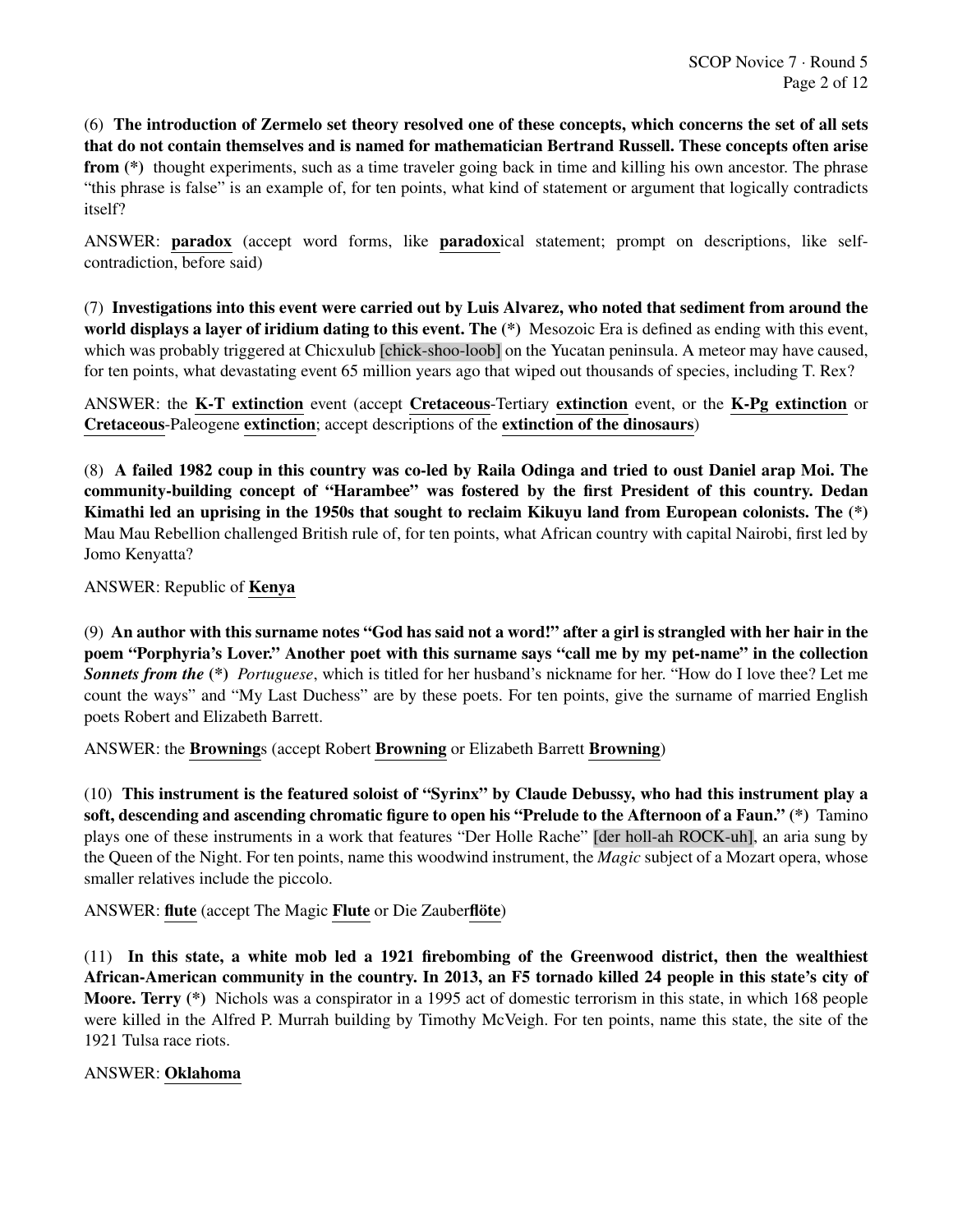(12) Six Miqats [mee-kots] are stations where participants in this ritual put on Ihram, the clothes and bodily condition necessary for this ritual. A shortened version of this ritual is the Umrah, which does not include the "stoning of the devil." Participants in this ritual journey walk in circles around the (\*) Ka'aba to remember its construction by Ismail and Ibrahim. All able-bodied Muslims must at some point in their life complete, for ten points, what journey to Mecca?

ANSWER: Hajj (accept Umrah until it is read; prompt on descriptions like "making a pilgrimage to Mecca")

(13) The wirewound type of this device produces undesired inductance. The total effect of a system of these devices is found by summing of the reciprocals of their strengths if they are connected in (\*) parallel; the effect is additive instead if they are in series. The strength of these circuit elements is marked with colored bands. For ten points, name this circuit element that inhibits the flow of electrical current and whose strength is measured in Ohms.

#### ANSWER: resistors

(14) A city in this novel requires visitors to put on green tinted goggles before entering. A local ruler in this book possesses a Golden Cap that can summon an army three times, and is too afraid of water to steal the (\*) Silver Shoes, which this novel's protagonist uses to return to her Aunt Em, with Glinda's help. For ten points, name this L. Frank Baum novel Dorothy follows the yellow brick road in hopes of meeting the title figure.

ANSWER: The Wonderful Wizard of Oz (accept The Wizard of Oz, since the novel has occasionally been reprinted under that title)

(15) A music video for this album begins with the voiceover "I tried to change" and the caption "Denial." That single from this album echoes the Yeah Yeah Yeahs' "Maps" by noting "slow down, they don't love you like I love you." Another song from this album was criticized as (\*) "anti-police" after it was performed at Super Bowl 50's halftime show. For ten points, name this 2016 album, featuring the singles "Hold Up" and "Formation," by Beyoncé.

# ANSWER: Lemonade

(16) This architect created an "inverted ziggurat" in a building with a spiraling interior walkway. The Guggenheim Museum in New York is the work of this man, who designed an Imperial Hotel that survived a 1923 Tokyo earthquake, and who extended (\*) cantilevered floors over Bear Run, a stream in Pennsylvania, for the Kaufmann family. For ten points, name this architect of Fallingwater.

ANSWER: Frank Lloyd Wright (accept Frank Lincoln Wright)

(17) This city is home to the port town of Jebel Ali, a top-10 port in the world due to its depth and proximity to the Strait of Hormuz to its northeast. Housing built on artificial, palm-frond-shaped landmasses in this city sit on its shoreline along the (\*) Persian Gulf north of Abu Dhabi. For ten points, name this most populous city in the United Arab Emirates, the home of the world's tallest building, the Burj Khalifa.

# ANSWER: Dubai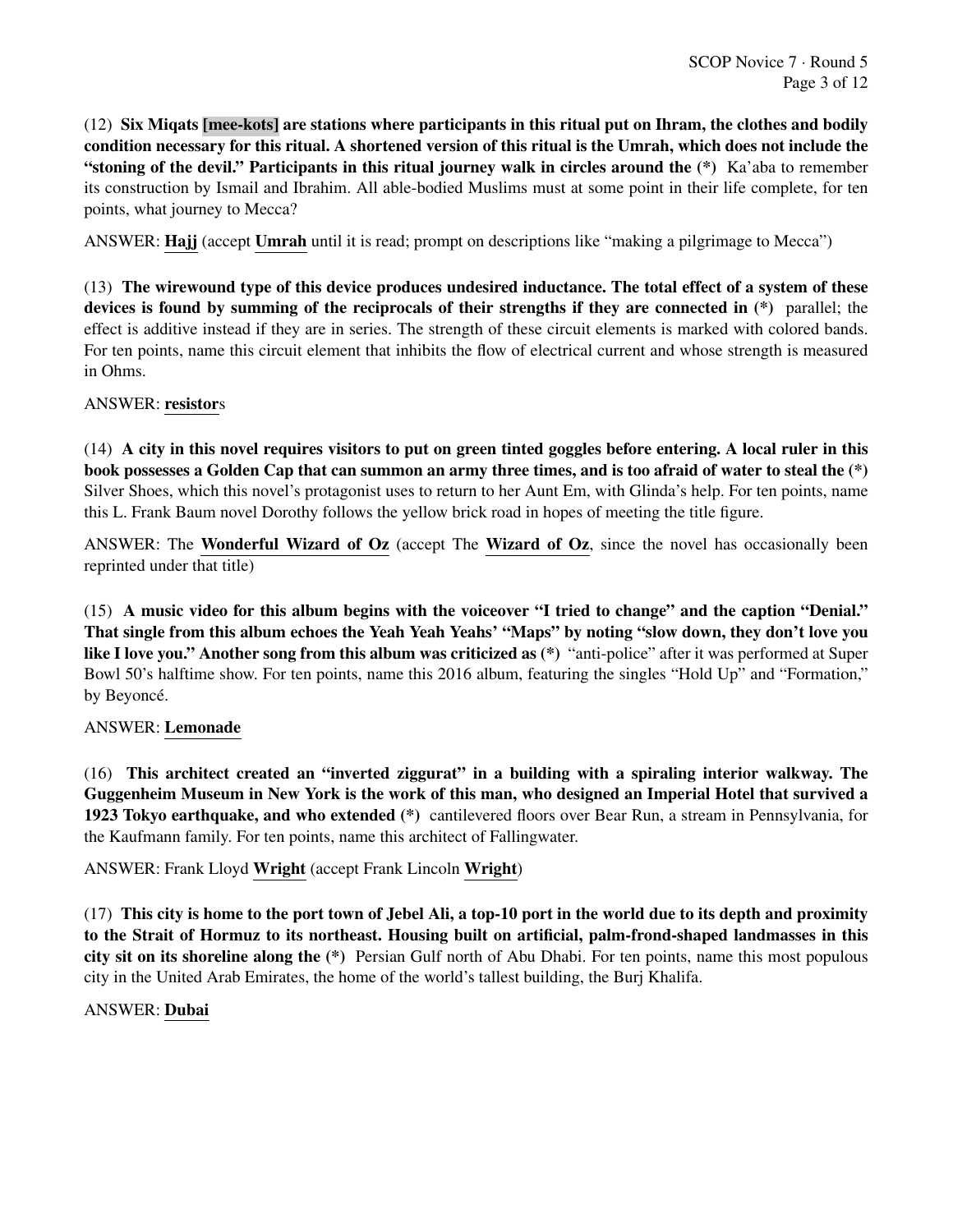(18) This work's protagonist dreams about lions on a beach in Africa, and encourages his apprentice to believe that the "Indians of Cleveland" will be defeated by The Great DiMaggio. This novella's title character catches a giant (\*) marlin without Manolin's help after an 84-day unlucky streak, but the fish is eaten by sharks before he returns to shore in Cuba. For ten points, name this novella about the elderly fisherman Santiago, written by Ernest Hemingway.

# ANSWER: The Old Man and the Sea

(19) This event was made possible when Leopold Lojka [loy-ka] followed the original directions to drive to the National Museum, rather than to a hospital to visit victims of Nedeliko Čabrinović's [neh-DAY-ko] cha-brin-oh-vitch's] bombing earlier in the day. The July Ultimatum was sent in response to this event, which was planned by the (\*) Black Hand, a pro-Serbian group. For ten points, name this June 28, 1914 event in which Gavrilo Princip killed an Austro-Hungarian royal, triggering World War I.

ANSWER: assassination of Archduke Franz Ferdinand (accept terms like "killing" or "shooting" instead of "assassination;" do not accept or prompt partial name)

(20) These phenomena are used to observe diffraction patterns in the Advanced Photon Source. This phenomenon was discovered using a Ruhmkorff coil and barium platinocyanide. Rosalind (\*) Franklin scattered this type of radiation to take images of DNA. This type of radiation has energy output just less than that of gamma rays. For ten points, name this type of electromagnetic radiation commonly used in medical imaging to view teeth and bones.

ANSWER: x-rays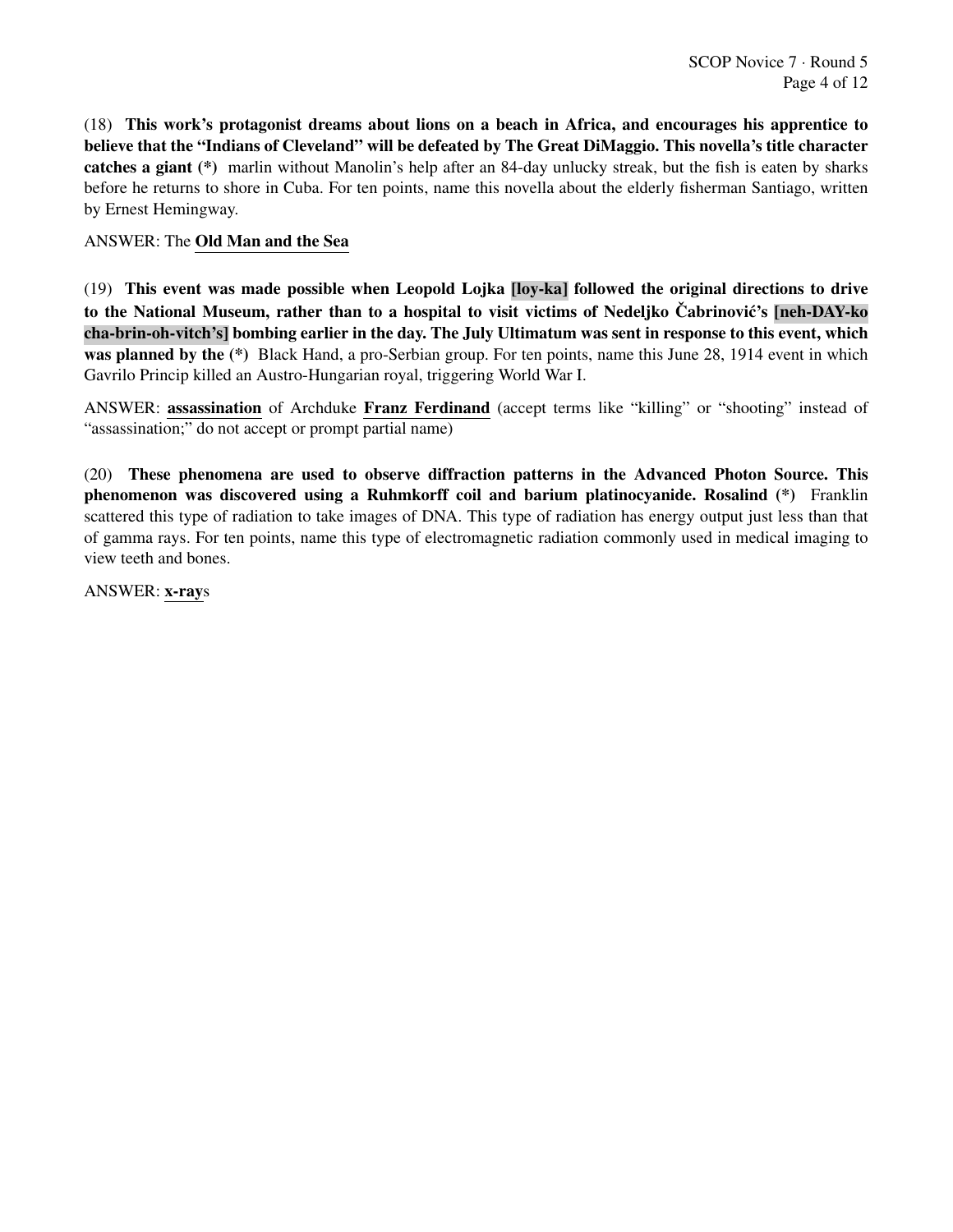# Bonuses

(1) After Team USA's humiliating loss in this sport's 2016 World Cup, Paralympian Josh Pauls tweeted "Really glad I was born without legs. The US sled team has a much better track record of success than the US stand up men's team..." For ten points each,

Name this sport, in which the US Men's team lost to Canada and Finland at the 2014 Winter Olympics. US players not included on the 2016 World Cup team included Cam Fowler and Phil Kessel.

# ANSWER: ice hockey

Kessel also tweeted passive-aggressively in the wake of Team USA's World Cup of Hockey performance in September. Kessel doesn't use Twitter much; it was only his second tweet since posting a picture in June of him lifting this legendary trophy after his Pittsburgh Penguins won the NHL playoffs.

# ANSWER: Stanley Cup

Calling them "Phil Kessel's Pittsburgh Penguins" might be hard to stomach for fans of this Canadian NHL team, for whom Kessel played six seasons. That said, watching this team at all has been hard to stomach since their last title in 1967, currently the longest title drought in the NHL.

ANSWER: Toronto Maple Leafs (accept either or both names)

(2) This literary character tells Miss Caroline that Walter Cunningham can't afford to bring a lunch to school, since the teacher does not understand the workings of Maycomb, Alabama. For ten points each,

Name this narrator of *To Kill a Mockingbird*, who punches Cecil Jacobs in the schoolyard when he makes fun of her father, Atticus Finch, for defending black townspeople like Tom Robinson in court.

ANSWER: Jean Louise "Scout" Finch (accept either underlined name)

During the summer, Scout and her brother, Jem, try to lure the reclusive Boo Radley out of his house with the help of this small Mississippian boy, the nephew of Rachel Haverford.

ANSWER: Charles Baker "Dill" Harris (accept any underlined name)

Francis is another temporary visitor to Maycomb, but he is much less friendly with Scout and Jem than Dill is. Francis is brought to town by this woman, his grandmother and Atticus's sister, who tries to feminize Scout.

ANSWER: Aunt Alexandria Finch Hancock (prompt on "Hancock")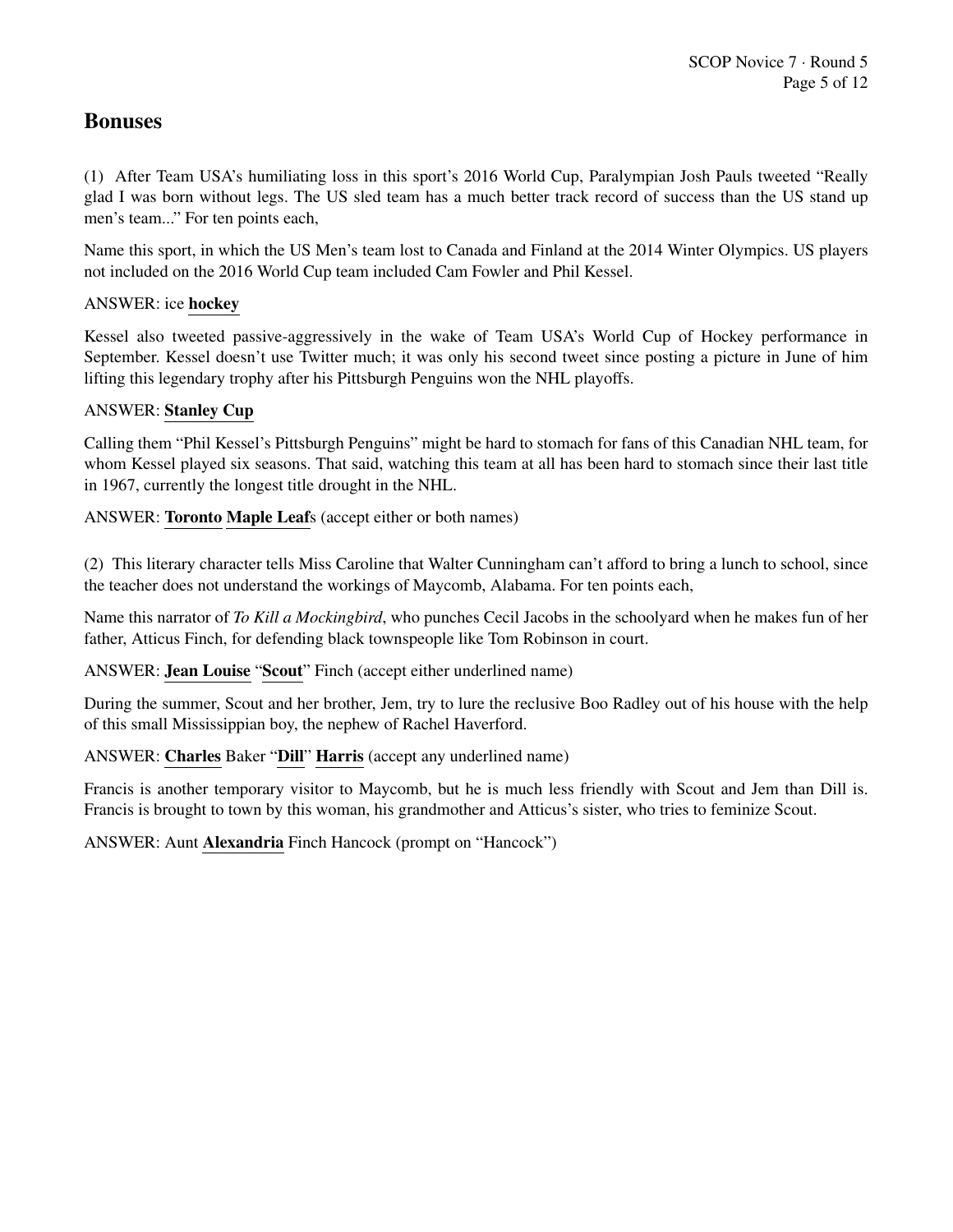(3) For ten points each, answer the following about ways in which a chemical reaction is noticeable.

One indication is the formation of a precipitate; for example, when mixing sodium hydroxide and hydrochloric acid, particles of this solid will settle out.

# ANSWER: table salt (accept sodium chloride or NaCl)

If the mixing of two liquid chemicals doesn't produce a solid precipitate, it might instead produce a product in this phase of matter, seen as bubbles emerging from the liquid.

#### ANSWER: gas

This other common sign of a chemical reaction takes place when, for example, copper sulfate is added to water. This phenomenon also occurs when a solution including phenolphthatlein drops below 8.2 pH.

ANSWER: color change (accept descriptive answers; accept color change from clear to blue; accept color change from clear to pink or vice-versa)

(4) In 1965, this territory was kicked out of a federation that it had created only three years earlier. For ten points each,

Name this island city-state. On the day of this country's independence, its first Prime Minister, Lee Kuan Yew, cried on TV while delivering the news of this country's expulsion from the merger.

#### ANSWER: Singapore

Singapore was expelled from this Southeast Asian federation, a country with territory on the Asian mainland, numerous small islands, and the island of Borneo, which this country shares with Brunei and Indonesia.

#### ANSWER: Malaysia

A primary concern for post-independence Singapore was securing access to this vital resource, which was then almost completely imported from Malaysia. Singapore now relies on the "Four Taps" of this resource, including collection in man-made reservoirs, desalination plants, and waste treatment & reclamation projects.

#### ANSWER: fresh water

(5) In this epic, the demon Ravana disguises himself as a beggar to trick Sita into crossing a magical protective boundary. For ten points each,

Identify this epic named for Sita's husband, a hero who defeats Ravana with the help of Lakshmana and Hanuman.

#### ANSWER: Ramayana

In the Ramayana, Hanuman leads an army of these creatures to help Rama save Sita. Because Hanuman has the form of one of these animals, he is able to set the island of Lanka on fire with his long, prehensile tail.

ANSWER: monkeys (accept apes, since the text is sometimes translated this way)

The Ramayana is an epic from this modern country. Other famous works from this country include the Upanishads and the Mahabharata.

#### ANSWER: India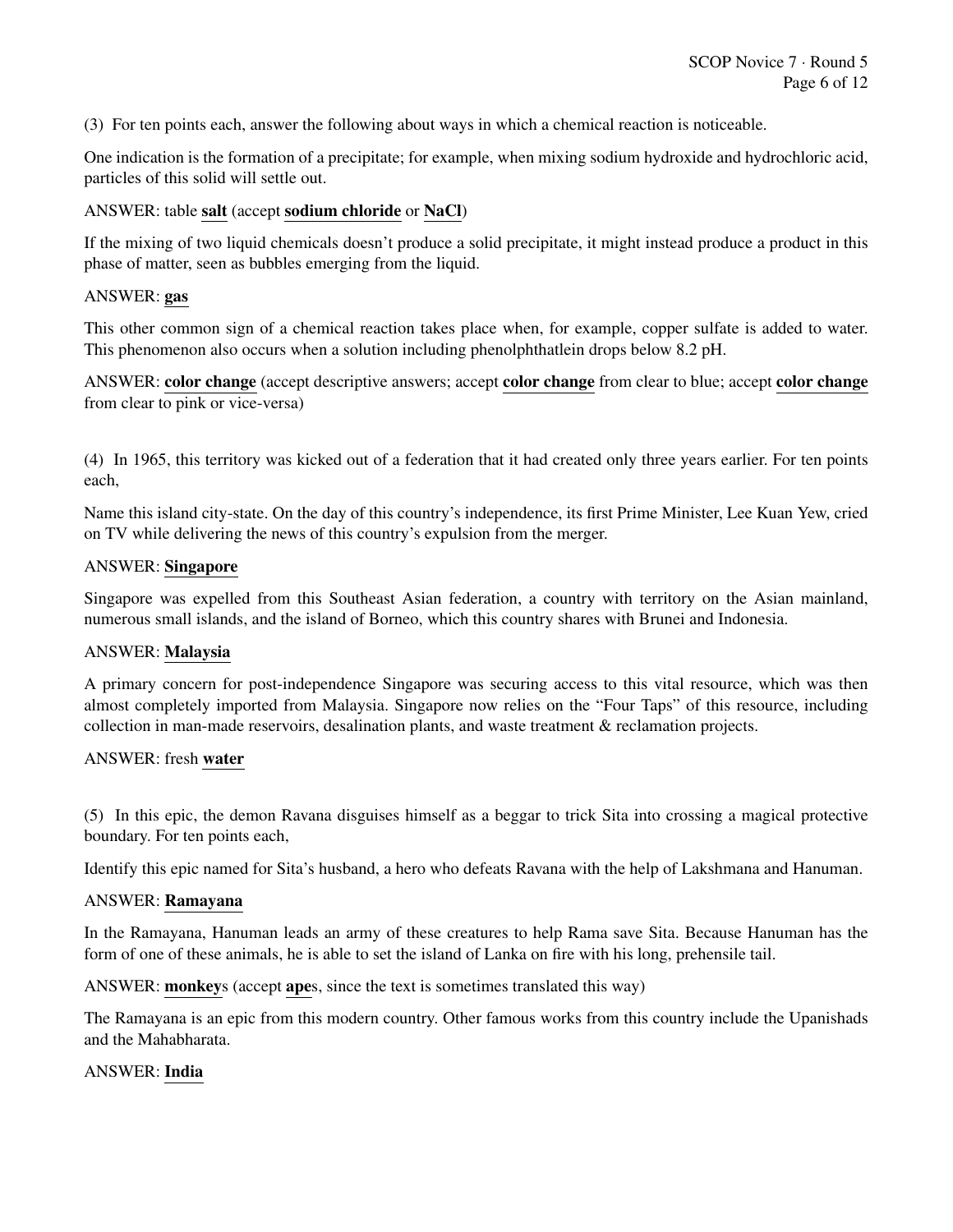(6) This character tells Eilert Lovborg to commit suicide "beautifully" after he loses his manuscript; after Eilert's accidental death in a brothel, this character is implicated in the scandal by Judge Brack and commits suicide herself at the play's end. For ten points each,

Name this wife of George Tesman and title character of a Henrik Ibsen play.

# ANSWER: Hedda Gabler

Henrik Ibsen is a playwright from this Scandinavian country, where Hedda Gabler and George Tesman live in Oslo.

# ANSWER: Norway

Hedda Gabler and Eilert Lovborg die via these items. Earlier in the play, Hedda carelessly plays with these items, fulfilling a literary device named for Anton Chekhov that, if one of these items appears in an early act, it must be used in a late act.

# ANSWER: pistols (accept Chekhov's gun)

(7) For ten points each, name the following American industrialists.

This billionaire is believed to have been the richest person in American history, due to his success founding and running the Standard Oil Company.

# ANSWER: John D. Rockefeller

This steel tycoon argued that extreme wealth is used best when wealthy individuals allot it philanthropically, as opposed to governmental interference or private hoarding, in his "The Gospel of Wealth." This man's own philanthropy efforts included focus on education, including founding thousands of libraries.

# ANSWER: Andrew Carnegie

This "Commodore" built a business empire of railroad and steamboat enterprises throughout New York.

# ANSWER: Cornelius Vanderbilt

(8) The product of two integers can be written as the least common multiple of the two numbers times the "greatest common" type of this concept. For ten points each,

Give this term for the multiplicative "building blocks" of integers. If x is a multiple of y, then y is said to be one of these of *x*.

ANSWER: factor or divisor (accept greatest common factor or GCF or greatest common divisor or GCD; accept equivalents for "greatest" and/or "common")

If the greatest common factor of two numbers is 1 - that is, they have no common proper factors - then the two numbers have this relationship.

ANSWER: relatively prime (accept coprime or mutually prime; do not accept or prompt on "prime" alone)

An algorithm named for this ancient Greek mathematician quickly computes the GCD of two numbers; that algorithm can be found in this man's *Elements*, a work somewhat more famous for its geometry.

# ANSWER: Euclid of Alexandria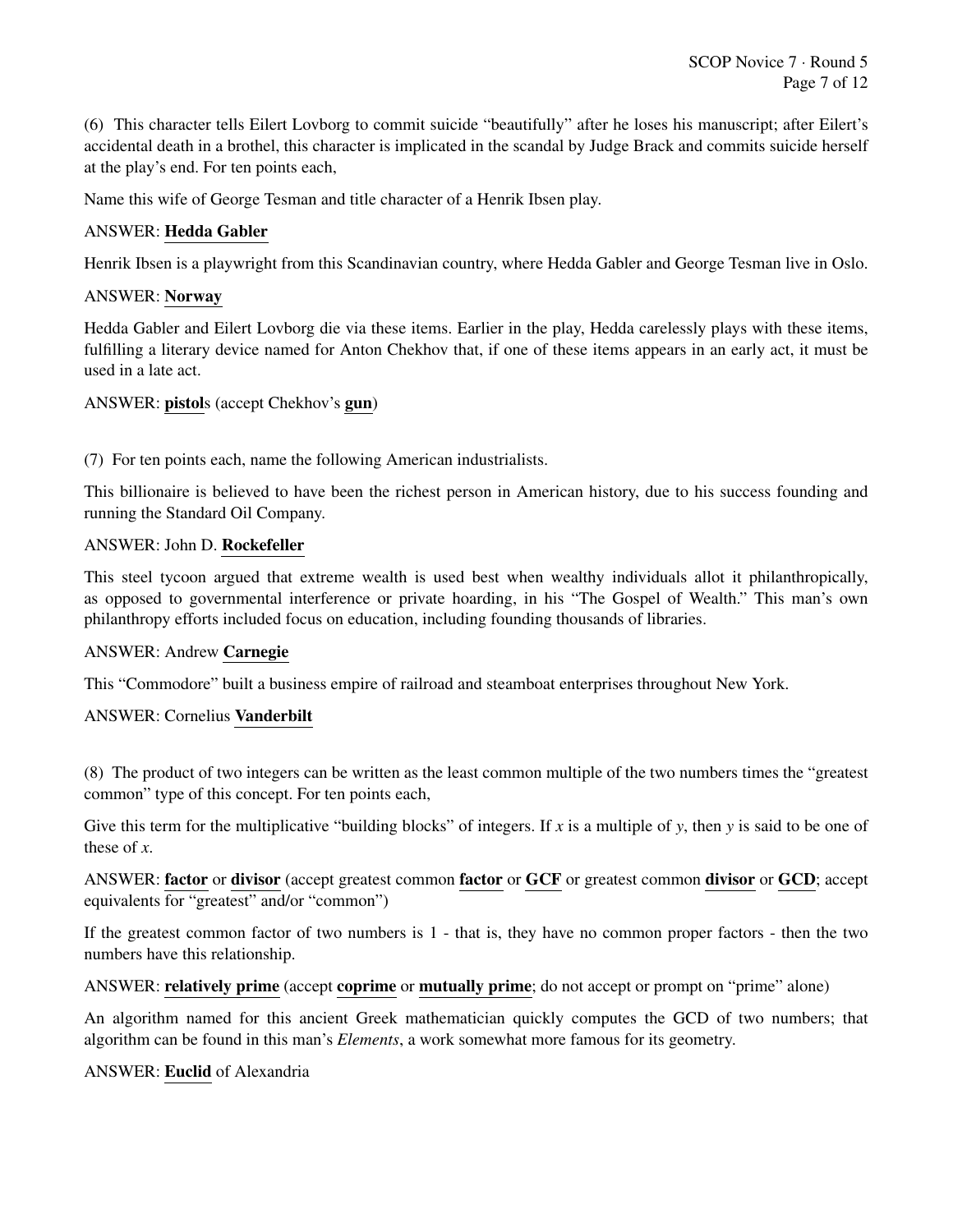(9) For ten points each, answer the following about nautical art.

Winslow Homer's *The Gulf Stream* shows these creatures circling a small boat in rough Caribbean waters. A century earlier, John Singleton Copley painted the thrilling rescue of Brook Watson from one of these animals.

#### ANSWER: shark (accept Watson and the Shark)

Théodore Géricault [zher-ee-koh] interviewed shipwreck survivors and visited morgues to properly paint this massive, dramatic oil canvas.

#### ANSWER: The Raft of the Medusa (accept Le Radeau de la Méduse)

A much calmer artwork, Alfred Stieglitz's *The Steerage*, depicts a lower-class ship sailing from America to Europe. *The Steerage* is a work in this artistic medium, which Stieglitz later promoted by displaying the works of Ansel Adams.

#### ANSWER: photography

(10) These events are classified into either Type I or II based on the presence of hydrogen in their spectra. For ten points each,

Name these incredibly violent explosions that end the life cycles of certain large stars.

ANSWER: supernova (do not accept or prompt on "nova" alone)

A supernova may occur if one of these objects gains enough matter to reach the Chandrasekhar limit, at which point it collapses and explodes. Sirius B, the smaller of the Sirius binary star system, is an example of these small stellar remnants.

#### ANSWER: white dwarf (prompt on "dwarf")

A supernova in 1054 created one of these clouds of dust in the shape of a crab. Another famous example of these, in Orion, is shaped like a horse's head.

# ANSWER: (Crab and/or Horsehead) nebula

(11) For ten points each, answer the following about buoyancy.

Archimedes's Principle states that the amount of water displaced by a *floating* object is determined by this property of the object.

#### ANSWER: mass

If the object completely sinks, rather than floats, the amount of water displaced is equal to this other property of the object. This quantity, the amount of space an object occupies, is measured in liters.

#### ANSWER: volume

This scientist formulated the Hydrostatic Paradox from the fact that the pressure of a liquid depends only on its height. The SI unit of pressure is named for this Frenchman.

#### ANSWER: Blaise Pascal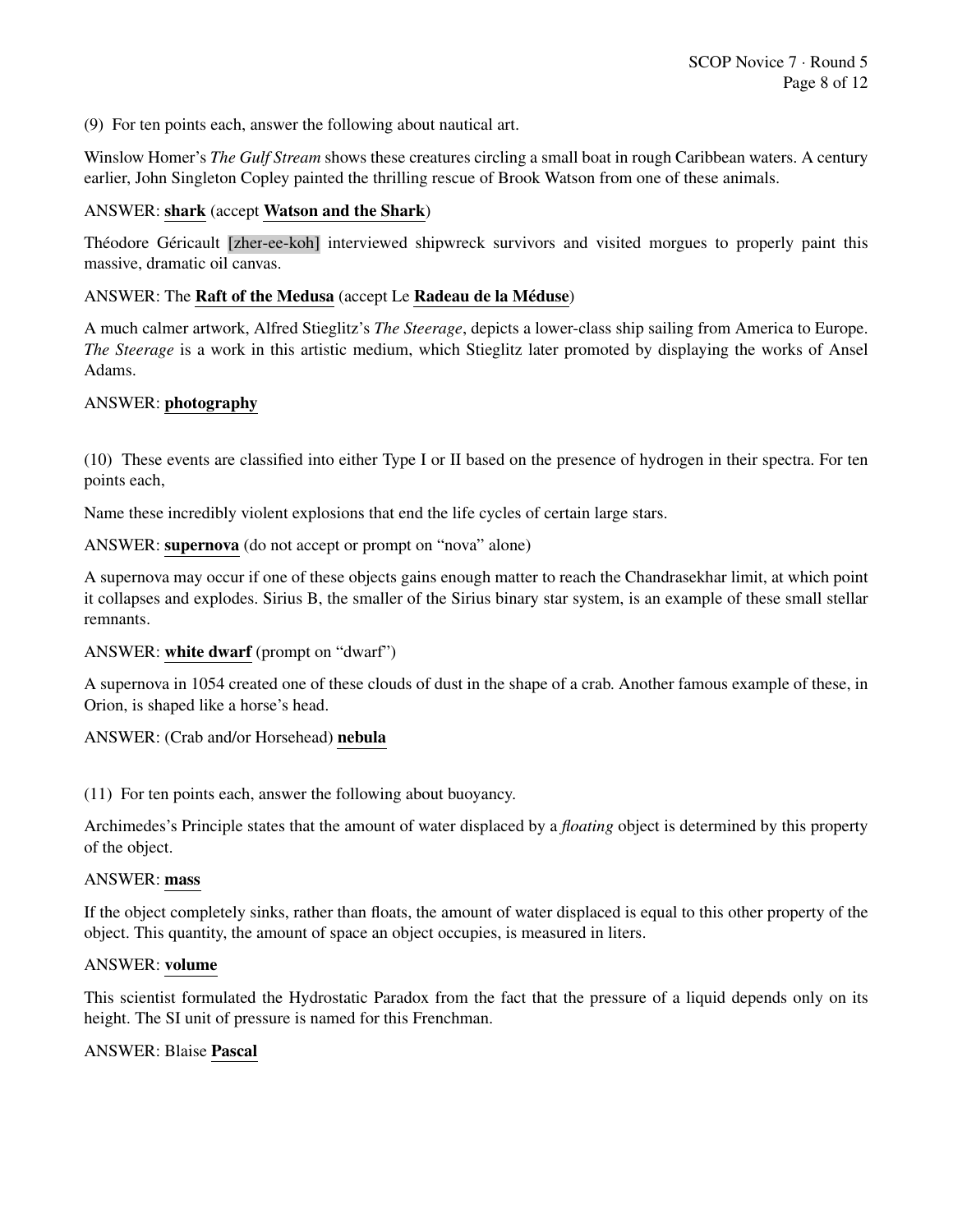(12) In a novel by this author, Martians inject the blood of Earth creatures into their bodies as nourishment, but die out when they are unable to defend themselves against Earth diseases. For ten points each,

Name this early science fiction author of *The War of the Worlds*, who wrote about Dr Kemp witnessing the beating death of his former schoolmate, Griffin, in *The Invisible Man*.

# ANSWER: H(erbert) G(eorge) Wells

In this HG Wells novel, an unnamed scientist appears suddenly at a dinner party and tells about his travels among the dainty Eloi and the brutish, subterranean Morlocks, theorizing that they are descended from his contemporary upper and lower classes, respectively.

# ANSWER: The Time Machine

In this Wells novel, Edward Prendick is rescued after a shipwreck and taken to a barbaric laboratory, in which the title scientist vivisects animals to create bizarre half-human creatures.

# ANSWER: The Island of Doctor Moreau

(13) Liam O'Flaherty's *Insurrection* takes place during this rebellion, in which a citizen army led by James Connolly sieged Dublin Castle. For ten points each,

Name this April 1916 uprising that was suppressed by British forces after roughly a week of fighting.

ANSWER: **Easter Rising** (accept equivalent terms for "rising," such as "uprising")

The Easter Rising failed to kick the English out of this island country.

# ANSWER: Ireland

Two years after the Easter Rising, Éamon de Valera's Sinn Féin [shin fayn] won a landslide electoral victory but refused to take their seats in this body.

# ANSWER: British Parliament

(14) This genre's "danceability" was given up in favor of fast, progressive improvisation in the 1940s with the growth of bebop, while an "acid" form of this style combined it with 1970s era funk and disco. For ten points each,

Name this broad musical style that developed alongside swing in 20th century America. Music in this genre commonly features syncopated rhythms played by a small ensemble of saxophones, brass, and a rhythm section.

# ANSWER: jazz

This jazz trumpeter wrote "Deception" for a 1957 album that also features "Moon Dreams," and devised the structure of "Flamenco Sketches" on his 1959 album, *Kind of Blue*.

# ANSWER: Miles Davis

Miles Davis is credited with popularizing – and, according to one of his album titles, birthing – this style of jazz music with a laid back tempo and a calmer sound than bebop.

ANSWER: cool jazz (accept Birth of the Cool; do not accept smooth jazz or other terms)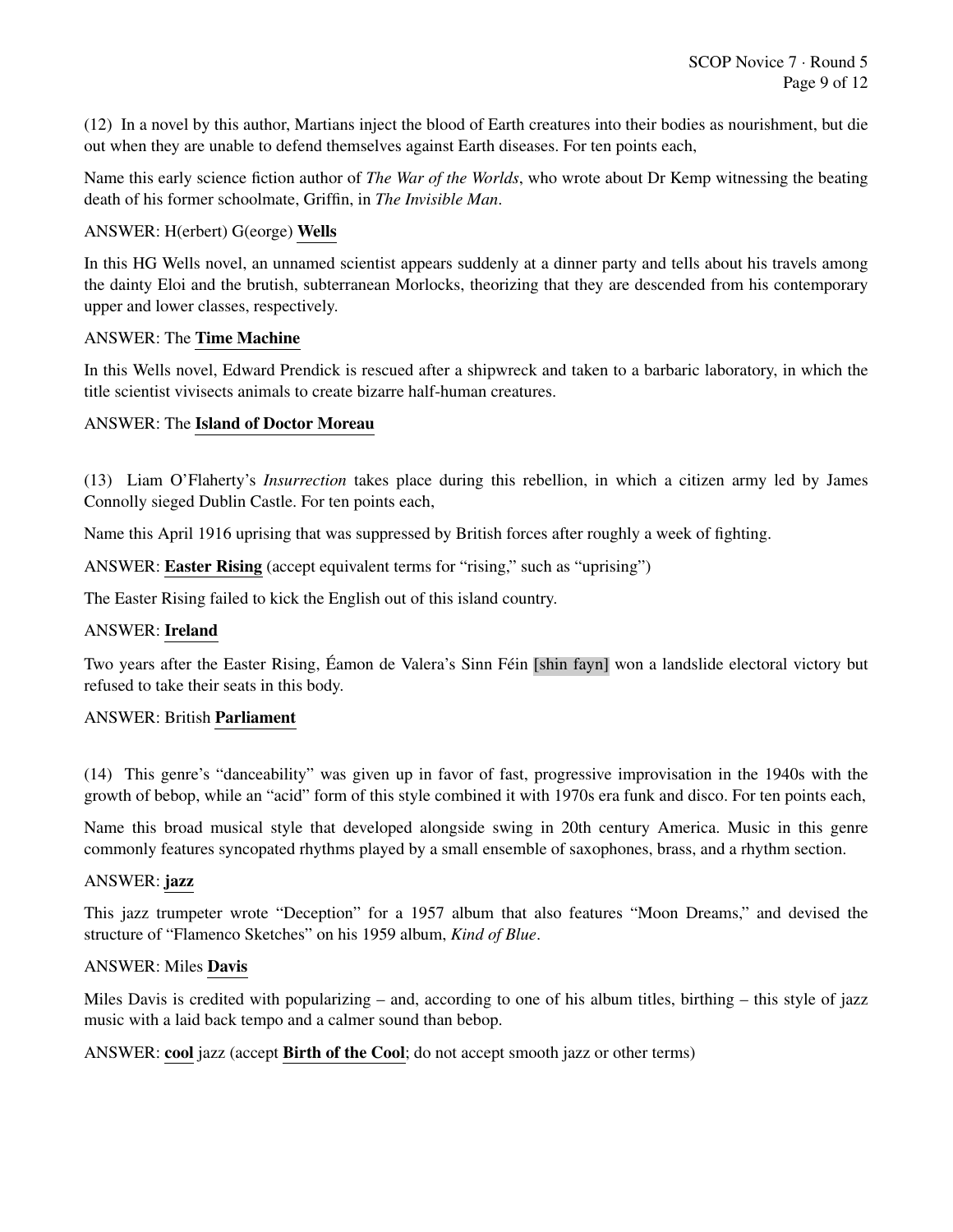(15) This goddess ruled over Folkvangr and owned a necklace named Brisingamen, which was stolen by a god in ´ the form of a seal. For ten points each,

Name this Norse goddess of love and beauty.

ANSWER: Freyja (do not accept "Frey" or "Freyr;" do not accept "Frigg" or "Frigga")

This shapeshifting Norse trickster god stole Freyja's necklace, and transformed into a mare to stop a legendary builder from winning the right to marry Freyja.

# ANSWER: Loki

Loki transformed into a mare to distract the stallion Svadilfari, and became the mother of this eight-legged steed of Odin.

# ANSWER: Sleipnir

(16) The uninhabited Chambers Island lies in this body of water, just south of a border with Michigan. For ten points each,

Name this inlet of Lake Michigan, on which Sturgeon Bay, Wisconsin lies. The largest city on this body of water is the least-populous city to be home to a National Football League team.

#### ANSWER: Green Bay

The city of Sturgeon Bay is the seat of this Wisconsin county, a popular tourist destination on a peninsula that juts into Lake Michigan east of Green Bay.

#### ANSWER: Door County

On October 8, 1871, one of these disasters struck Peshtigo on the north shore of Green Bay. This disaster killed at least 1,000 people, though a more famous disaster of the same type killed only a few hundred people somewhat to the south.

ANSWER: (Great) Peshtigo Fire (accept (Great) Chicago Fire)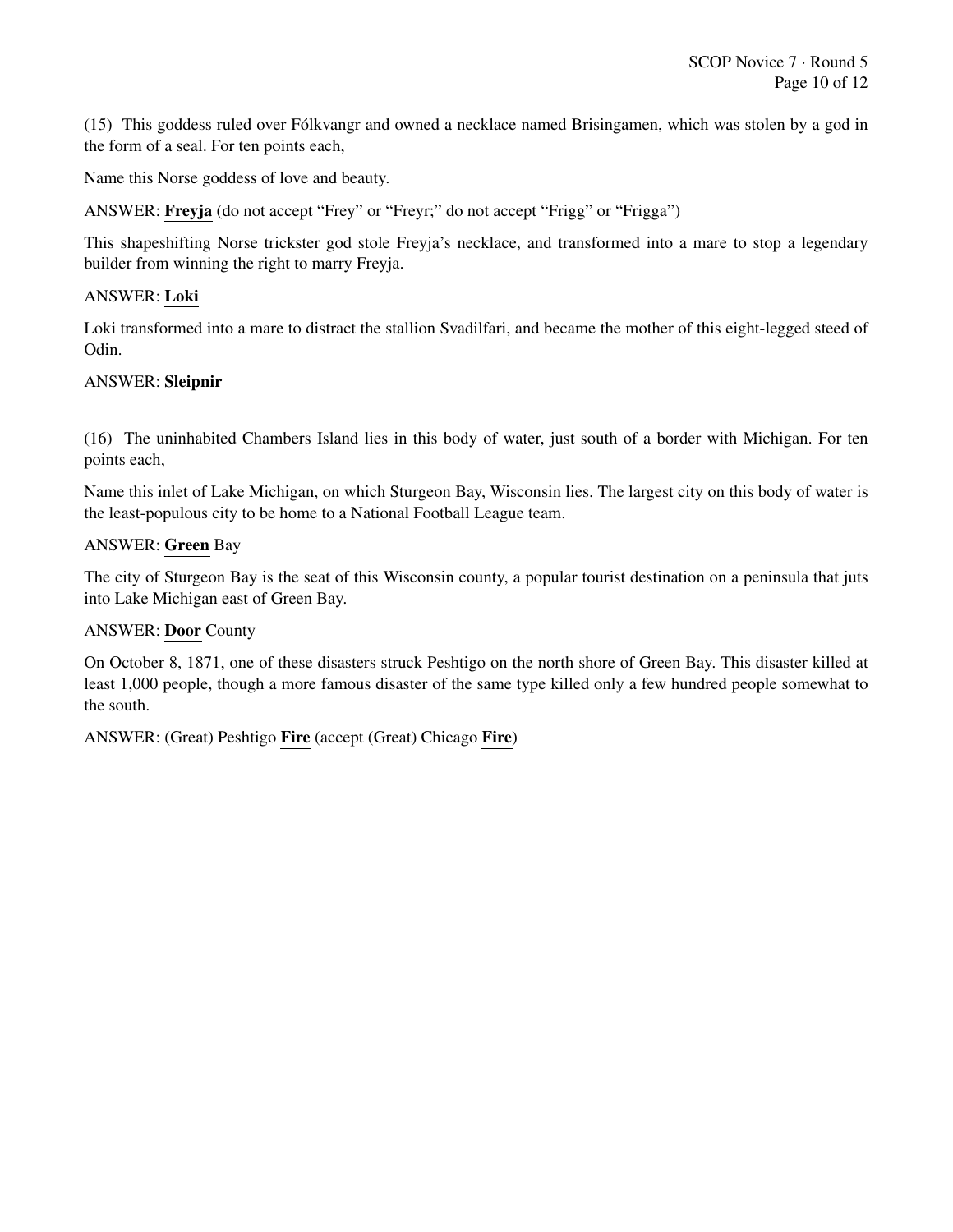(17) This event was one of a number of responses to the taxes posed by the Townshend Act, and it was sparked by Sam Adams' declaration that a meeting at the Old South Meeting House could "do nothing further to save the country." For ten points each,

Name this December 16, 1773 protest, in which the Sons of Liberty boarded three ships and destroyed chests of imported leaves.

ANSWER: Boston Tea Party (prompt on partial answers)

The colonists weren't opposed to taxes, period; instead, they protested the unfair conditions of the tax. This popular catchphrase described the colonists' major grievance with the Townshend Acts; a modified version of it appears on license plates in Washington, D.C.

ANSWER: No taxation without representation (accept Taxation without representation; accept *any* rephrasing of the general idea, not just these specific words)

The unpopular Tea Act was promoted by this British Prime Minister, who served from 1770 to 1782, including the bulk of the American Revolution.

ANSWER: Frederick North, Lord North

(18) Deciduous trees lose these structures annually, while evergreen trees do not. For ten points each,

Name these photosynthetic organs of plants. They may be broad or needle shaped.

#### ANSWER: leaf (accept leaves)

Plants exchange gases through these tiny pores, which are surrounded by guard cells on the underside of leaves.

#### ANSWER: stomata

This process, the evaporation of water from a plant through stomata, helps pull water molecules through the plant.

#### ANSWER: transpirational pull

(19) In a Yasunari Kawabata book titled for these birds, they appear on Yukiko's scarf, which is brought to a tea ceremony. For ten points each,

Name these birds, a symbol of youth. A legend promising good luck for those who fold 1,000 of these birds, and the story of Sadako Sasaki's folding despite being stricken with leukemia, inspired a novel by Eleanor Coerr.

ANSWER: cranes (accept Thousand Cranes; accept Sadako and the Thousand Paper Cranes; accept origami paper cranes; accept orizuru; accept senbazuru)

Yasunari Kawabata is a novelist from this country, where the origami crane legend was born.

#### ANSWER: Japan

Sadako Sasaki lived in this Japanese city. Sadako's illness stemmed from radiation poisoning she received on August 6, 1945, in an event described by a John Hersey work named for this city.

# ANSWER: Hiroshima